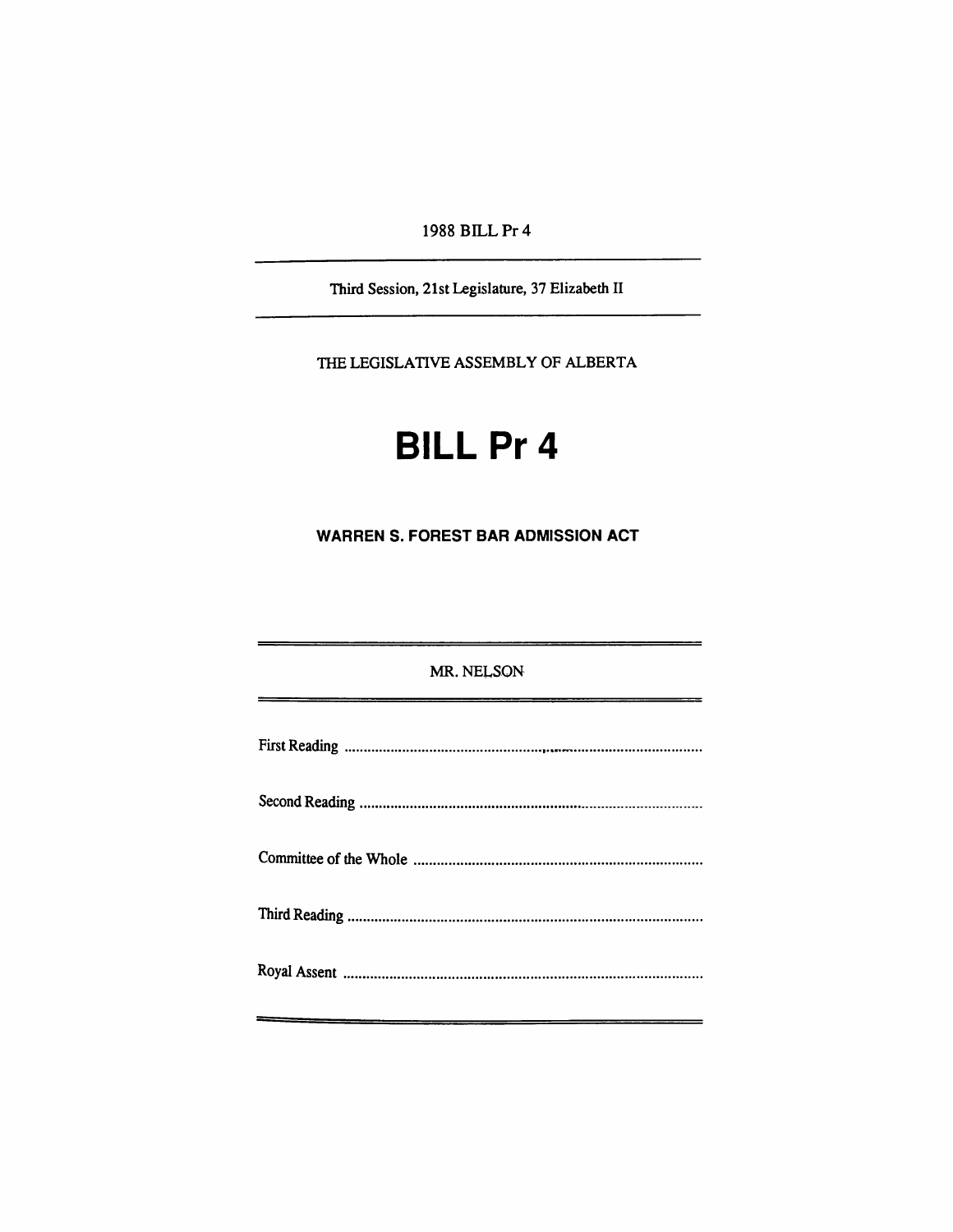*BillPr4 Mr. Nelson* 

## **BILLPr 4**

## 1988

## **WARREN S. FOREST BAR ADMISSION ACT**

*(Assented to .1988)* 

Preamble WHEREAS Warren S. Forest is a permanent resident in Canada, has resided in Alberta for 2 years and intends to apply for Canadian citizenship as soon as he is qualified to do so, but is unable to be admitted to the Bar and practice law in Alberta as he is not presendy a Canadian citizen; and

> WHEREAS a petition has been presented praying for the admission of Warten S. Forest to the Alberta Bar and it is expedient to grant the prayer of the petition;

> THEREFORE HER MAJESTY, by and with the advice and consent of the Legislative Assembly of Alberta, enacts as follows:

Admission to the Bar and enrolment as a member

1 Notwithstanding section 39(2) of the Legal Profession Act, the Secretary of die Law Society of Alberta shall approve die emolment of Warren S. Forest as a member of die Law Society if he proves to the Secretary's satisfaction and in accordance with the rules of the Society that he:

- (a) is a permanent resident of Canada;
- (b) is of the full age of 18 years;